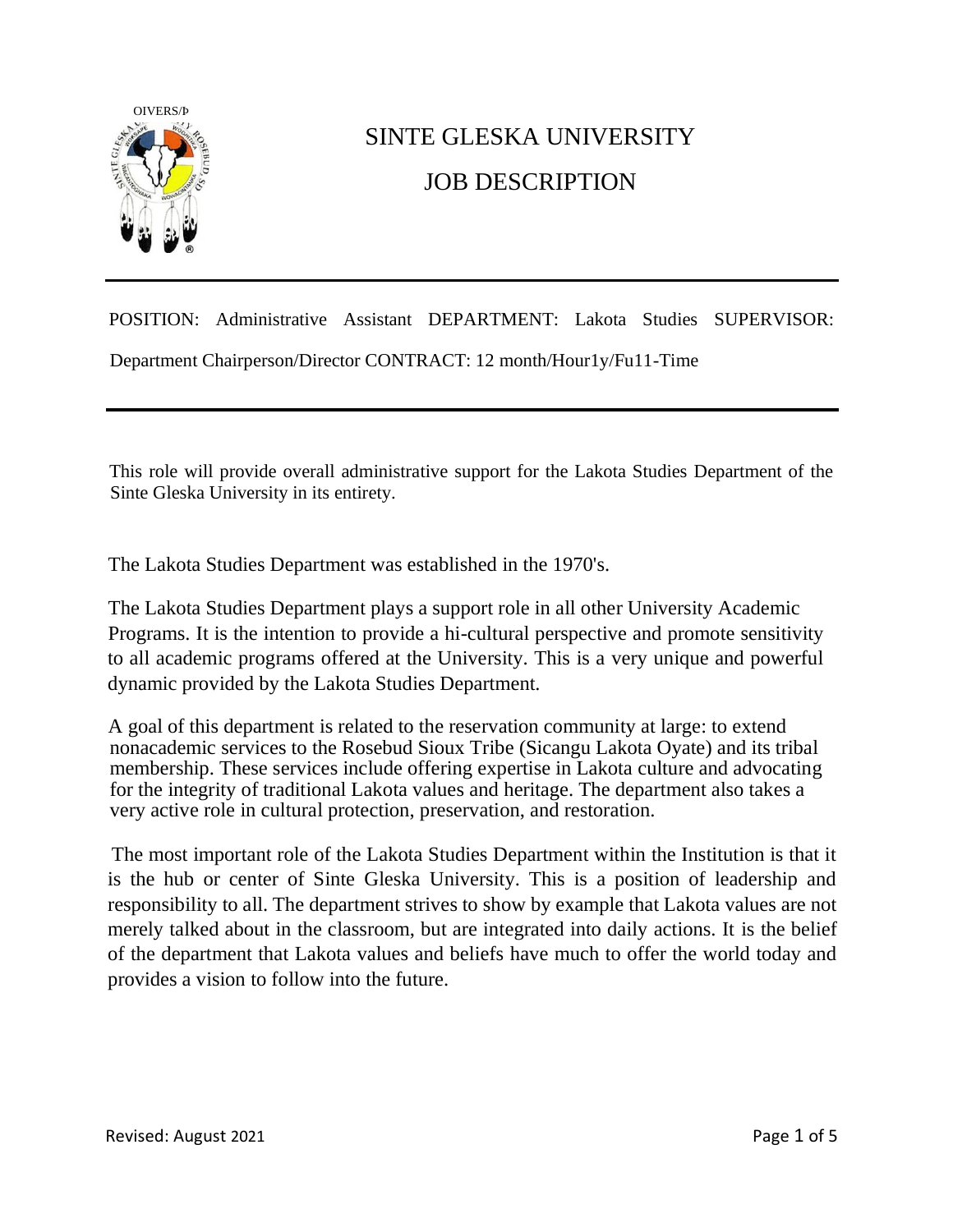Duties:

- 1. Provides clerical assistance for the Lakota Studies Department/Tipi/Building, answers phone and takes messages for faculty/staff/students;
- 2. Responsible for answering telephone as ACD agent (switchboard operator) for Sinte Gleska University in its entirety through the university telephone system.
- 3. Does production typing as in correspondence, reports, curriculum, and research materials.
- 4. Maintains correspondence and filing / physical filing system for the Lakota Studies Department in its entirety.
- 5. Maintains a record and filing system for all financial documents (purchase orders, vouchers and other contractual documents), monthly billings to submit / return to the Finance Office and when needed to Property & Supply.
- 6. Maintains a physical student(s) files, keep all student information updates, and database of student information.
- 7. Responsible for maintaining strict confidentiality regarding the contents and information of all Lakota Studies Department i.e. Sinte Gleska University in its entirety of student(s) information, personnel files and salary information.
- 8. Provides information and assistance to students, faculty/staff and the general public.
- 9. Serves as key operator for the copy machine, maintains and contacts representative when machines needs repairs, ordering ink supplies, and performs / assists in making copies for faculty/staff, when needed. Also, monitor printers which are located in each office for faculty and staff.
- 10. Arranges meetings and serves as recording secretary for faculty/staff meetings for the department as requested.
- 11. Assist Department Chairperson/Director of Lakota Studies with fiscal reports, funding continuation reports, quarterly reports, and annual reports.
- 12. Monitors and supervises the Lakota Studies Tipi Computer Lab.
- 13. Makes hotel, flight arrangements, travel arrangements for faculty/staff when traveling through the AP Office i.e. Finance / Administration Building.
- 14. Orders office supplies, materials and educational/instruction supplies/materials for the department, faculty and staff, through Property & Supply and the SGU Bookstore.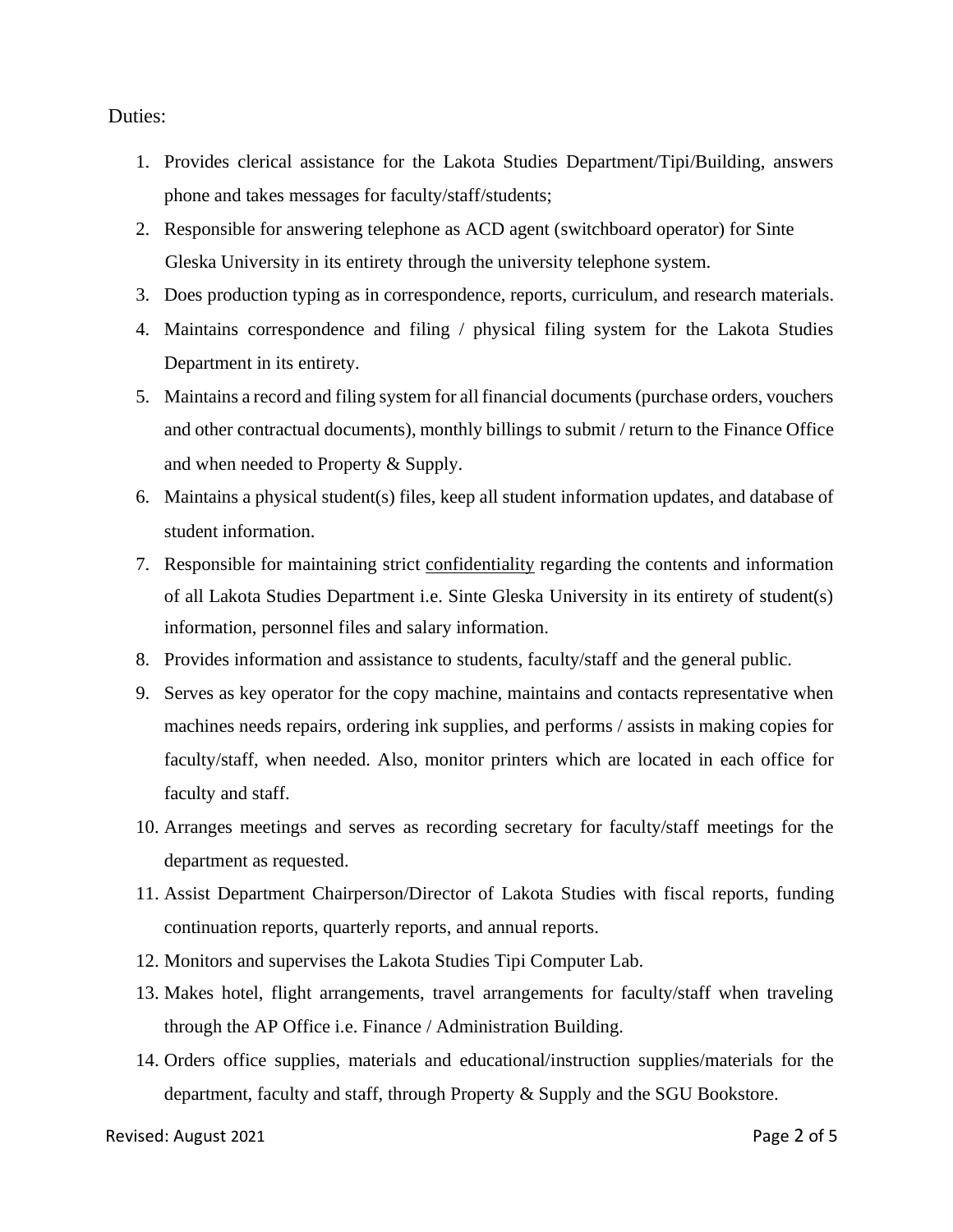- 15. Delivers and pickup mail from the Administration Building on a daily basis and distributes as required.
- 16. Key Criteria: knowledge of a computer system and computer programs for communication with students, faculty, staff, other institutional organizations, tribal organizations, and other governmental agencies.
- 17. Respect and adhere to other departmental / college / university / internet service provider's acceptable use policies.
- 18. Respect copyright and intellectual-property rights of the University.
- 19. Respect University property.
- 20. Experiments in Lakota Studies structural methods and oriented research.
- 21. Assists with coordination and evaluation of Lakota Studies research.
- 22. Assists with coordination and supervision of student and university activities directly related to the academic program.
- 23. Assist adjunct faculty, part-time instructors, and Department Chairperson/Director in planning, providing instructional materials, textbooks, and curriculum, including administrative tasks.
- 24. Participation in University-sponsored activities such as recruiting students and graduation activities.
- 25. Proficiency in oral and written communication (Lakota Language/English Language) is required but minimal understanding is acceptable, and the willingness to learn the Lakota language when engaged.
- 26. Employee needs to abide by all established policies and procedures of Sinte Gleska University.
- 27. Other duties as assigned in the performance of his/her responsibilities and as mutually agreed upon to the benefit of Sinte Gleska University.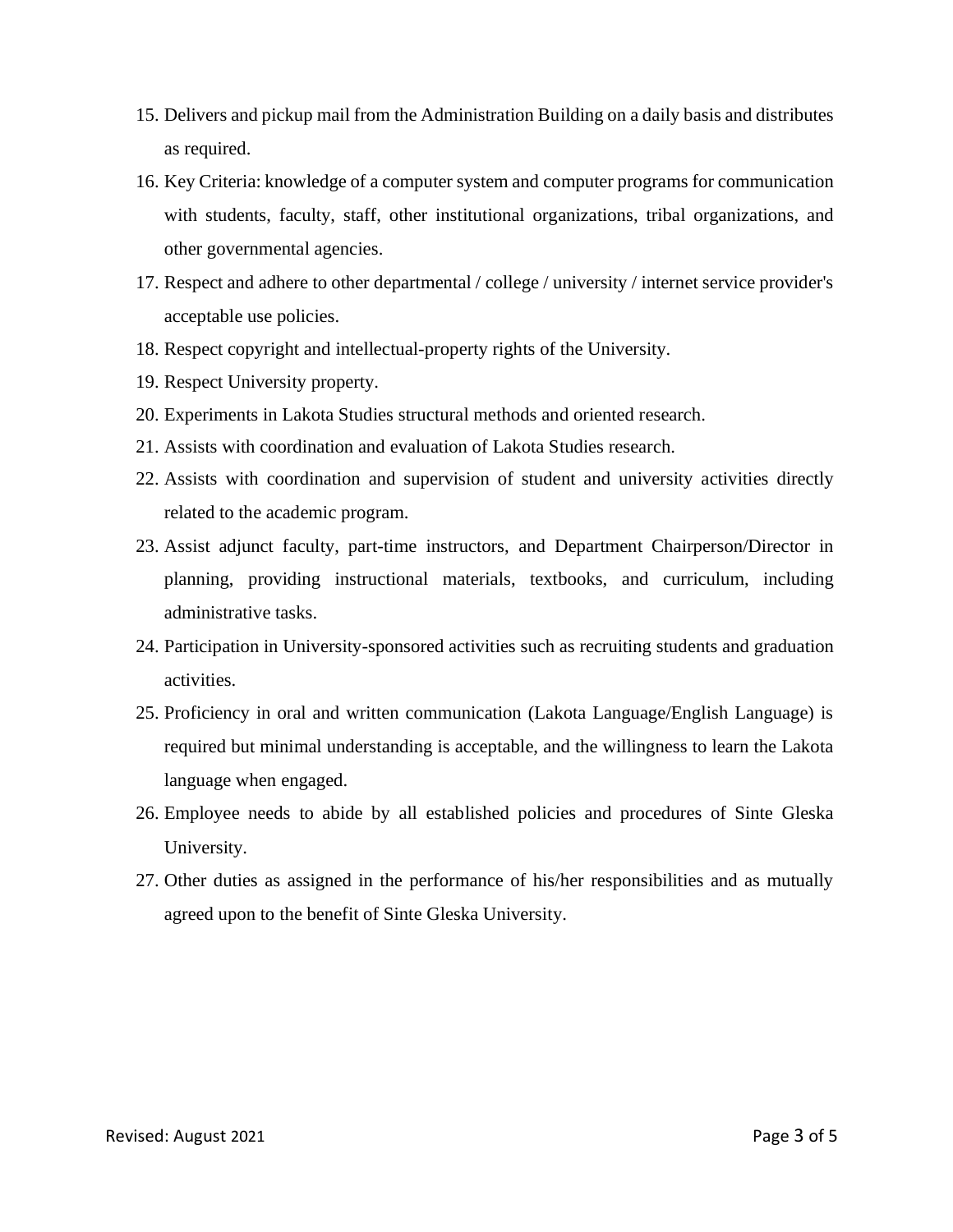## Stipulations:

- 1. Demonstrated knowledge in Lakota Studies, if not, willingness to learn.
- 2. Technology skills required.
- 3. Lakota speaking and/or understanding, if not, willingness to learn.
- 4. Must take and pass pre-employment alcohol / drug test and background check, in accordance to SGI-J policies.

## Responsibilities

- 1. The incumbent must demonstrate the ability to work in a team environment, focus on details, and provide services with a positive attitude. The incumbent will have contact with high-level administrative offices requiring use of business vocabulary, tact, discretion, and judgment in all forms of communication.
- 2. Assist staff with special projects as directed.
- 3. Excellent oral and written communication skills.
- 4. Skill in developing and maintaining good working relationships and ability to interact effectively with a diverse array of individuals and groups.
- 5. Skill in the operation of a variety of office equipment including personal computers, scanner/copiers, and multi-line telephone.
- 6. Demonstrated skill in advanced computer applications in Word and Excel and working knowledge of PowerPoint, Microsoft programs, and other work collaboration programs.
- 7. Ability to problem solve and to work independently.